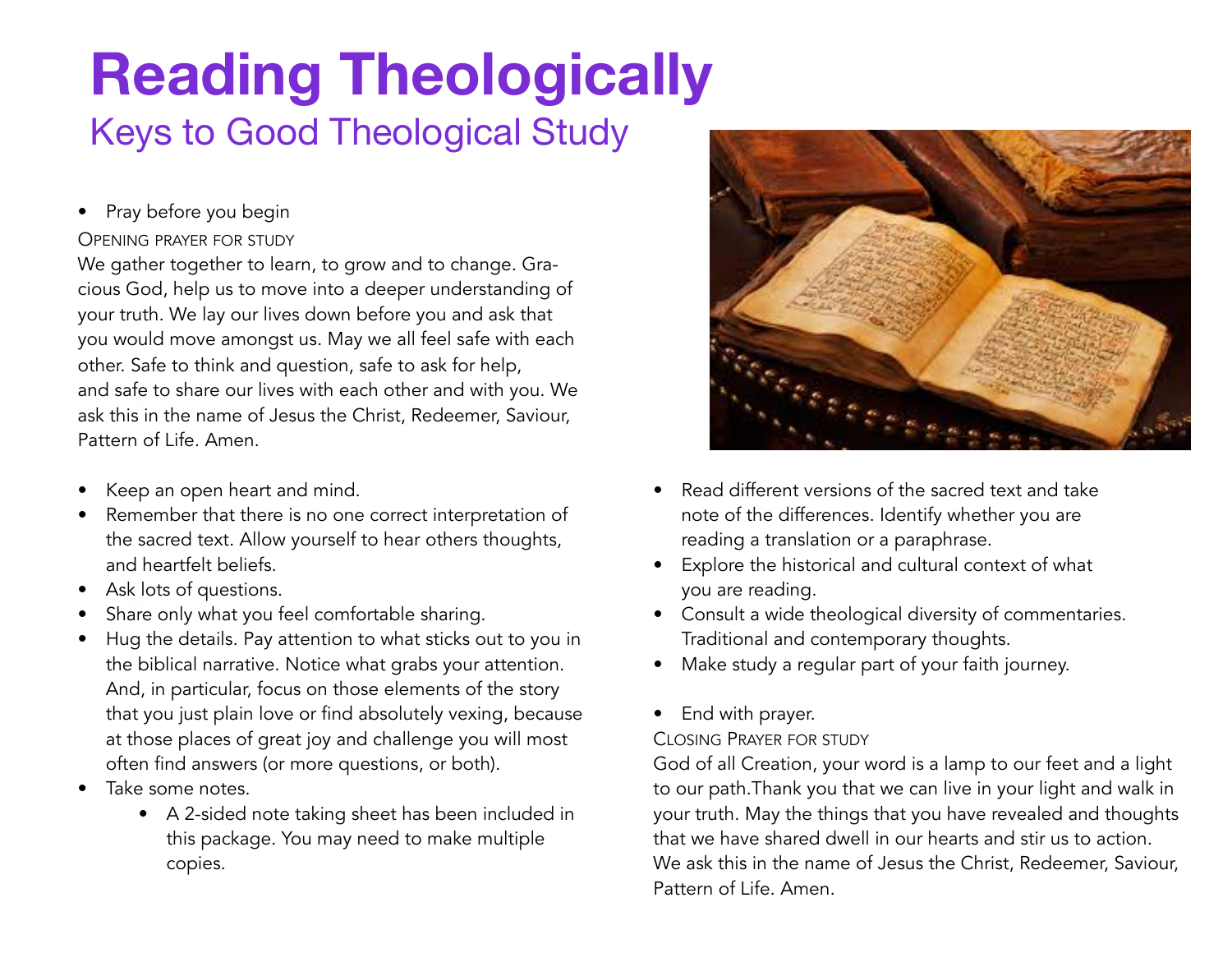# **HUG THE DETAILS** Citation

| PAY ATTENTION ~ WHAT GRABBED YOUR ATTENTION? WHAT DO YOU LOVE<br>AND WHAT CONCERNS/CONFOUNDS YOU? | HISTORICAL, CULTURAL CONTEXT - AUTHOR AND AUDIENCE |
|---------------------------------------------------------------------------------------------------|----------------------------------------------------|
| MAIN PLAYERS IN THE TEXT - WHO, WHEN AND WHERE                                                    | <b>WHAT I LEARNED AND QUESTIONS I HAVE</b>         |